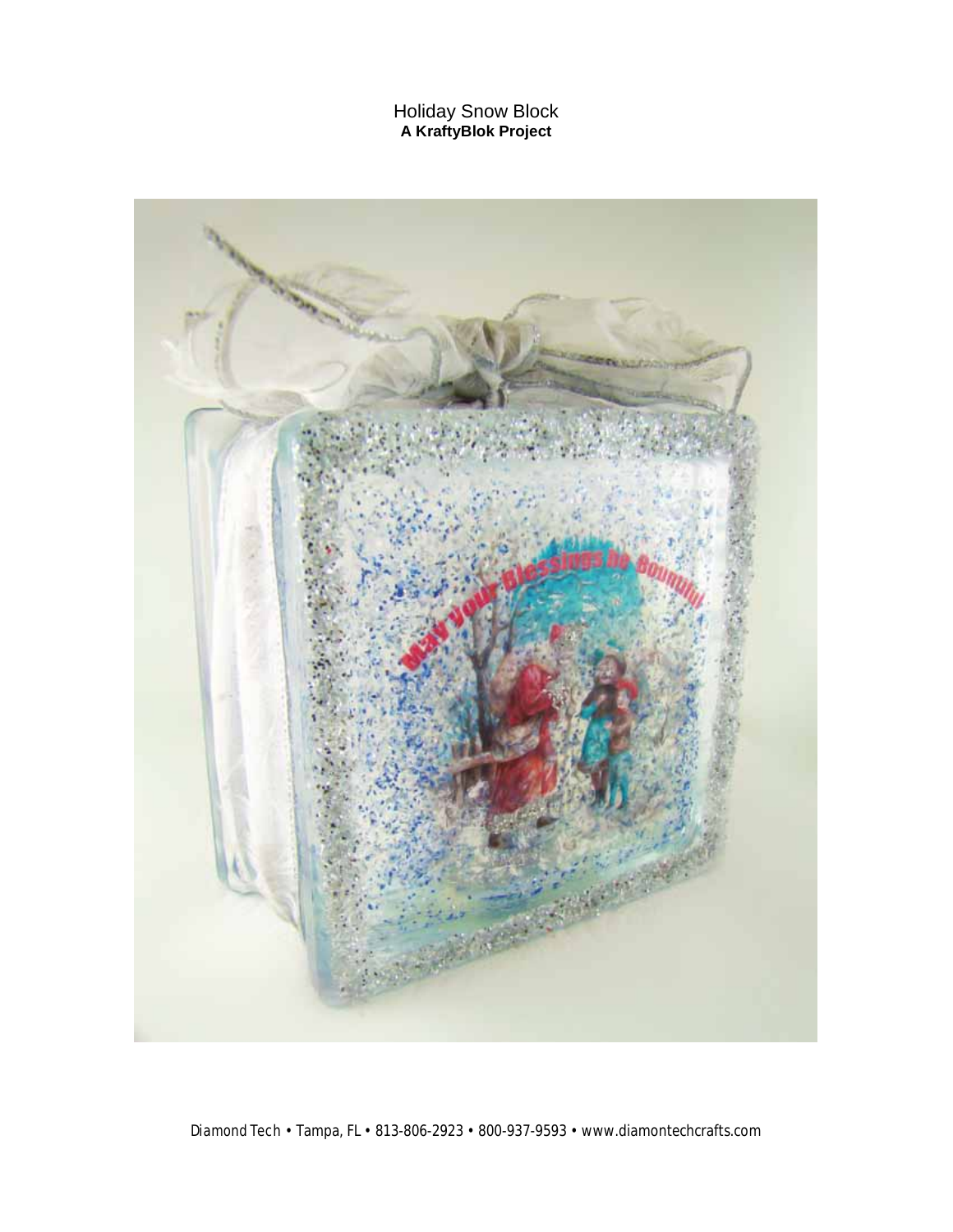## **Holiday Snow Block**

A KraftyBlok Project

## PROJECT TITLE:

Holiday Snow Block

*Who doesn't love a snow globe? This is our rendition of a snow globe made with the KraftyBlok™ Mini, it's truly a beautiful thing. Anyone would be happy to have this Holiday Snow Block in their living room.* 

------------------------------- DESIGNED BY:

Jeanne Baruth

-------------------------------

SKILL LEVEL: *(Adult 1-5: 1 being the easiest, 5 being most difficult)* 2

------------------------------- TIME TO COMPLETE: 2 days

-------------------------------

PROJECT TIP:

- Read all of the KraftyBlok™ Image Art instructions before starting your project.
- Large profile decals are fragile, handle with care.
- This project requires the use of a laser printer, *not an inkjet.*

-------------------------------

INSTRUCTIONS:

- 1. Using the holiday image provided (or find a favorite holiday image), copy it to any software on your computer that allows you to print images. Size the image to 4" X 4".
- 2. Set up your printer per the instructions on the KraftyBlok™ Image Art.
- 3. Follow printers' instructions and print transfer. Allow paper to set 10 to 15 minutes to dry. Trim to size with scissors.
- 4. Remove the stopper from the block and clean the thoroughly with glass cleaner. Place transfer in a bowl of water and wait approximately 1 minute or more until the decal starts to loosen slightly.
- 5. Lay the KraftyBlok™ flat on your work area with the opening at the top. Moisten the face of the block. Position the transfer above the surface; roll a  $\frac{1}{2}$ " of the backing paper away from the top layer of the transfer (the decal). Line up the transfer with the top of the block. Take extra care when sliding the image as they are delicate and can tear easily. Gently slide the transfer from the backing paper onto the surface using a finger to smooth the decal as you peel away from the backing paper.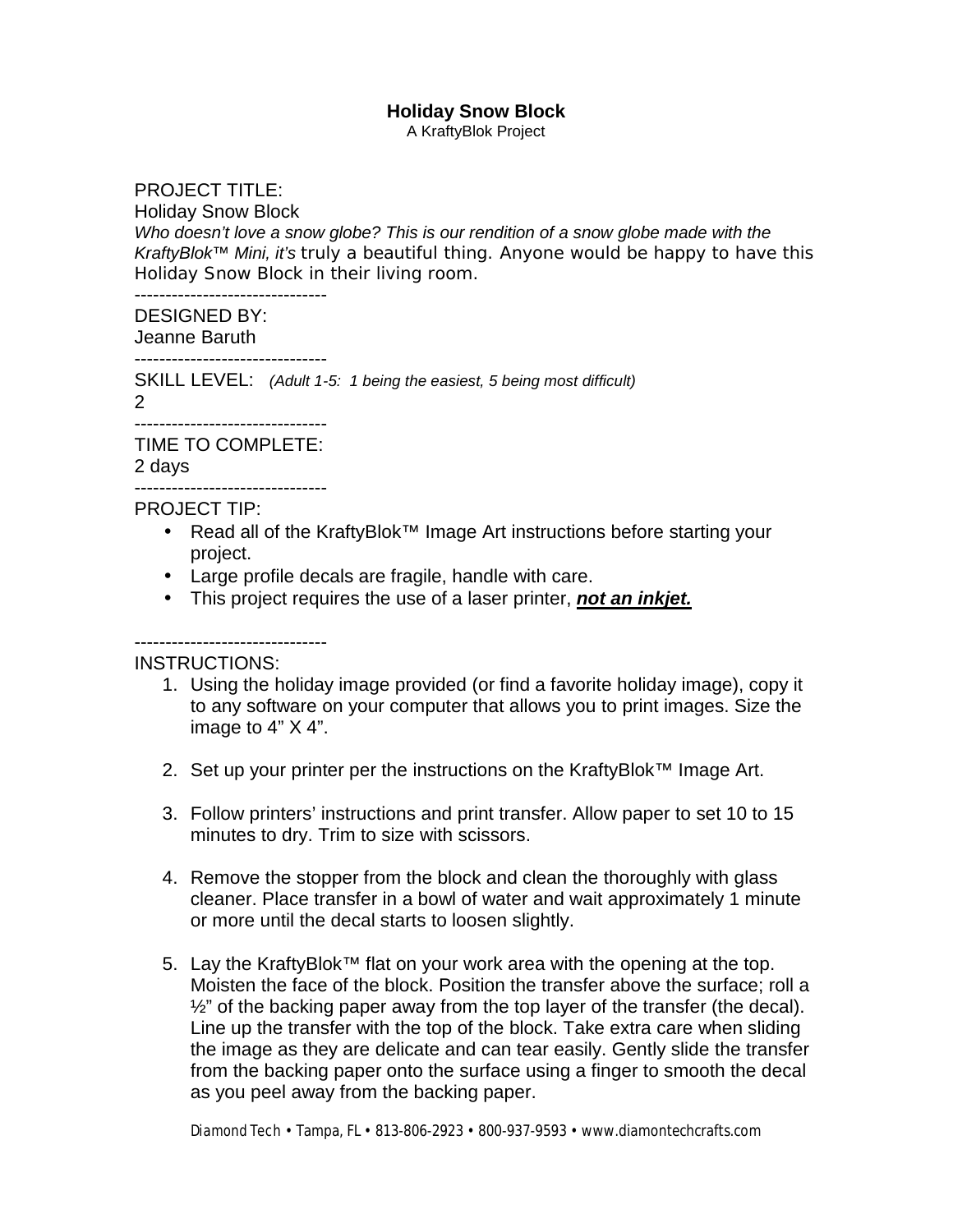- 6. Gently pat and smooth the transfer with a moist paper towel eliminating air pockets and wrinkles.
- 7. Allow to dry overnight.
- 8. Once dry, permanently set the transfer by preheating a conventional oven to 345°F. Place the tile on a baking rack with the transfer facing up. Bake for 15 minutes. Turn off oven, prop door open slightly, and allow the oven the tile to cool for 20 minutes. Remove from oven.
- 9. Lay the block decal side up. Apply white glue around the face of the block and apply silver glitter as shown in the photograph. A small amount of glue and glitter was added as accents to the image itself.
- 10.Once the glitter is dry, stand the block opening side up. Fill block with baby oil ½" from the top. Add 4 tablespoons each of both the blue and silver glitter to the oil.
- 11.Clean the block thoroughly from any oil or debris.
- 12.Fit the stopper back into the opening. Generously hot glue stopper in place and add large glass gem over the hole in the stopper to prevent the oil from leaking.
- 13.Wrap ribbon around the block and tie into a bow at the top. Tack ribbon in place using hot glue.
- 14.It is recommended that the block remains in an upright position at all times. A gentle shake will disperse the glitter in the block. DO NOT TURN UPSIDE DOWN.

------------------------------- MATERIALS CHECKLIST: KraftyBlok™ Mini KraftyBlok™ Image Art Paper 4" x 4" Holiday Image Large Glass Gem 1.25" Glitter – Silver and Blue Hot Glue Gun and Glue Sticks White Glue Ribbon – 1" wide 30" in length Paper Towels Bowl for water **Scissors**